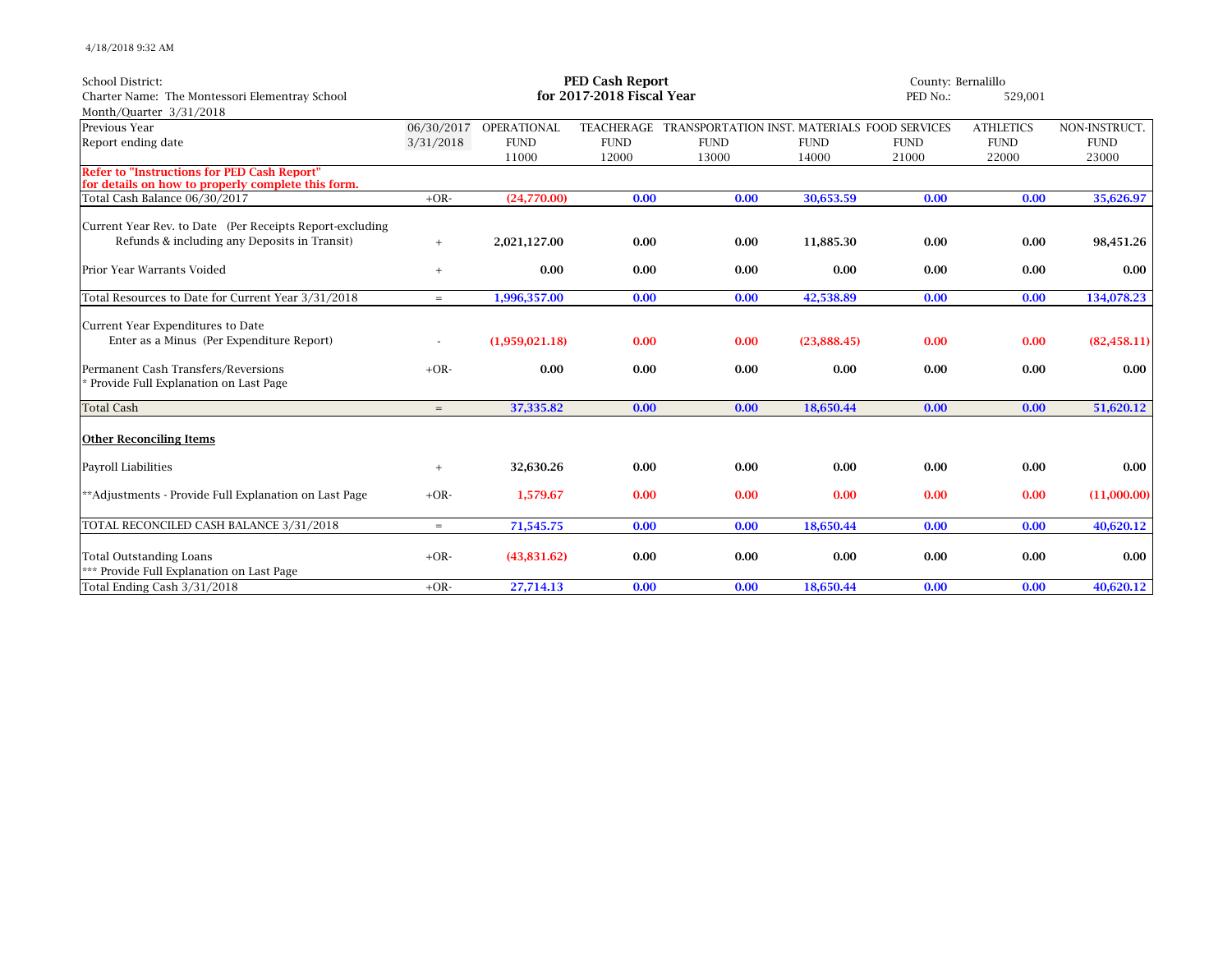| <b>School District:</b>                                  |        |                    | <b>PED Cash Report</b>    |               |                     | Bernalillo<br>County: |                 |                 |
|----------------------------------------------------------|--------|--------------------|---------------------------|---------------|---------------------|-----------------------|-----------------|-----------------|
| Charter Name: The Montessori Elementray School           |        |                    | for 2017-2018 Fiscal Year |               | PED No.:<br>529,001 |                       |                 |                 |
| Month/Quarter 3/31/2018                                  |        |                    |                           |               |                     |                       |                 |                 |
|                                                          |        | <b>FEDERAL</b>     | <b>FEDERAL</b>            | <b>LOCAL</b>  | <b>STATE</b>        | <b>STATE</b>          | <b>LOCAL OR</b> | <b>BOND</b>     |
|                                                          |        | <b>FLOWTHROUGH</b> | <b>DIRECT</b>             | <b>GRANTS</b> | <b>FLOWTHROUGH</b>  | <b>DIRECT</b>         | <b>STATE</b>    | <b>BUILDING</b> |
|                                                          |        | <b>FUND</b>        | <b>FUND</b>               | <b>FUND</b>   | <b>FUND</b>         | <b>FUND</b>           | <b>FUND</b>     | <b>FUND</b>     |
|                                                          |        | 24000              | 25000                     | 26000         | 27000               | 28000                 | 29000           | 31100           |
|                                                          |        |                    |                           |               |                     |                       |                 |                 |
| Total Cash Balance 06/30/2017                            | $=$    | 0.00               | 0.00                      | 0.00          | 0.00                | 0.00                  | 0.00            | 0.00            |
|                                                          |        |                    |                           |               |                     |                       |                 |                 |
| Current Year Rev. to Date (Per Receipts Report-excluding |        |                    |                           |               |                     |                       |                 |                 |
| Refunds & including any Deposits in Transit)             | $^{+}$ | 41,391.00          | 0.00                      | 0.00          | 0.00                | 0.00                  | 0.00            | 0.00            |
| Prior Year Warrants Voided                               | $^{+}$ | 0.00               | 0.00                      | 0.00          | 0.00                | 0.00                  | 0.00            | 0.00            |
| Total Resources to Date for Current Year 3/31/2018       | $=$    | 41,391.00          | 0.00                      | 0.00          | 0.00                | 0.00                  | 0.00            | 0.00            |
| Current Year Expenditures to Date                        |        |                    |                           |               |                     |                       |                 |                 |
| Enter as a Minus (Per Expenditure Report)                |        | (85, 222.62)       | 0.00                      | 0.00          | 0.00                | 0.00                  | 0.00            | 0.00            |
|                                                          |        |                    |                           |               |                     |                       |                 |                 |
| Permanent Cash Transfers/Reversions                      | $+OR-$ | 0.00               | 0.00                      | 0.00          | 0.00                | 0.00                  | 0.00            | 0.00            |
| * Provide Full Explanation on Last Page                  |        |                    |                           |               |                     |                       |                 |                 |
| <b>Total Cash</b>                                        | $=$    | (43,831.62)        | 0.00                      | 0.00          | 0.00                | 0.00                  | 0.00            | 0.00            |
| <b>Other Reconciling Items</b>                           |        |                    |                           |               |                     |                       |                 |                 |
|                                                          |        |                    |                           |               |                     |                       |                 |                 |
| <b>Payroll Liabilities</b>                               | $^{+}$ | 0.00               | 0.00                      | 0.00          | 0.00                | 0.00                  | 0.00            | 0.00            |
| **Adjustments - Provide Full Explanation on Last Page    |        | 0.00               | 0.00                      | 0.00          | 0.00                | 0.00                  | 0.00            | 0.00            |
| TOTAL RECONCILED CASH BALANCE 3/31/2018                  | $=$    | (43,831.62)        | 0.00                      | 0.00          | 0.00                | 0.00                  | 0.00            | 0.00            |
|                                                          |        |                    |                           |               |                     |                       |                 |                 |
| <b>Total Outstanding Loans</b>                           | $+OR-$ | 43,831.62          | 0.00                      | 0.00          | 0.00                | 0.00                  | 0.00            | 0.00            |
| *** Provide Full Explanation on Last Page                |        |                    |                           |               |                     |                       |                 |                 |
| Total Ending Cash 3/31/2018                              | $+OR-$ | 0.00               | 0.00                      | 0.00          | 0.00                | 0.00                  | 0.00            | 0.00            |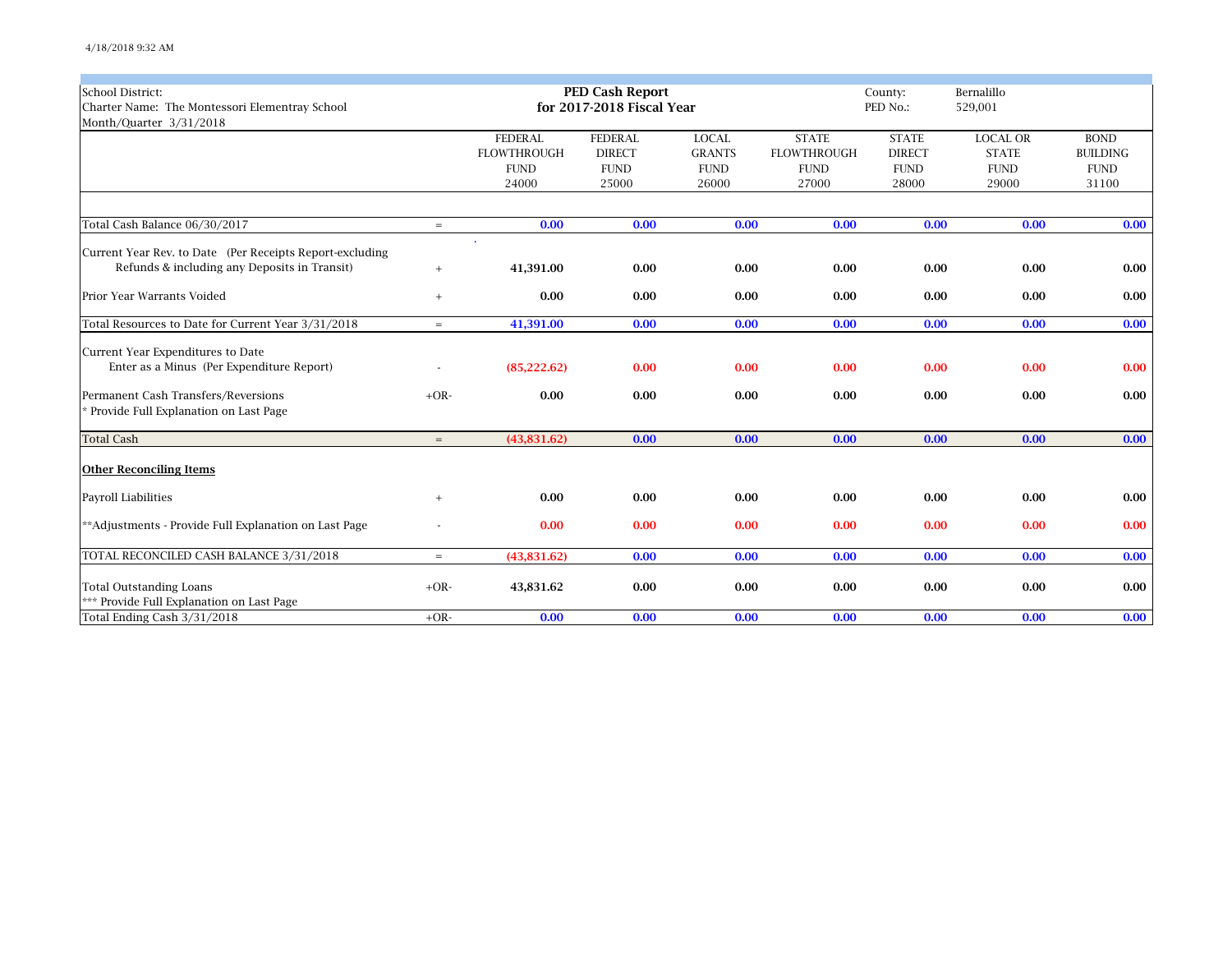| School District:                                         |        |                             | <b>PED Cash Report</b>    |       |                             | County:       | Bernalillo                                                                                                  |              |
|----------------------------------------------------------|--------|-----------------------------|---------------------------|-------|-----------------------------|---------------|-------------------------------------------------------------------------------------------------------------|--------------|
| Charter Name: The Montessori Elementray School           |        |                             | for 2017-2018 Fiscal Year |       | PED No.:                    | 529,001       |                                                                                                             |              |
| Month/Quarter 3/31/2018                                  |        |                             |                           |       |                             |               |                                                                                                             |              |
|                                                          |        |                             |                           |       |                             |               | PUBLIC SCHOOL SPECIAL CAPITAL SPECIAL CAPITAL SPECIAL CAPITAL CAPITAL IMPROV CAPITAL IMPROV, CAPITAL IMPROV |              |
|                                                          |        | CAPITAL OUTLAY OUTLAY LOCAL |                           |       | OUTLAY STATE OUTLAY FEDERAL | HB 33         | SB9-STATE                                                                                                   | SB9-LOCAL    |
|                                                          |        | 31200                       | 31300                     | 31400 | 31500                       | 31600         | 31700                                                                                                       | 31701        |
|                                                          |        |                             |                           |       |                             |               |                                                                                                             |              |
| Total Cash Balance 06/30/2017                            | $=$    | 0.00                        | 0.00                      | 0.00  | 0.00                        | 738,530.44    | 0.00                                                                                                        | 193,506.44   |
| Current Year Rev. to Date (Per Receipts Report-excluding |        |                             |                           |       |                             |               |                                                                                                             |              |
| Refunds & including any Deposits in Transit)             | $^{+}$ | 235,784.25                  | 0.00                      | 0.00  | 0.00                        | 169,268.54    | 0.00                                                                                                        | 83,365.06    |
| Prior Year Warrants Voided                               | $^{+}$ | 0.00                        | 0.00                      | 0.00  | 0.00                        | 0.00          | 0.00                                                                                                        | 0.00         |
| Total Resources to Date for Current Year 3/31/2018       | $=$    | 235,784.25                  | 0.00                      | 0.00  | 0.00                        | 907,798.98    | 0.00                                                                                                        | 276,871.50   |
| Current Year Expenditures to Date                        |        |                             |                           |       |                             |               |                                                                                                             |              |
| Enter as a Minus (Per Expenditure Report)                |        | (201, 315.48)               | 0.00                      | 0.00  | 0.00                        | (105, 422.04) | 0.00                                                                                                        | (74, 170.88) |
| Permanent Cash Transfers/Reversions                      | $+OR-$ | 0.00                        | 0.00                      | 0.00  | 0.00                        | 0.00          | 0.00                                                                                                        | 0.00         |
| * Provide Full Explanation on Last Page                  |        |                             |                           |       |                             |               |                                                                                                             |              |
| <b>Total Cash</b>                                        | $=$    | 34,468.77                   | 0.00                      | 0.00  | 0.00                        | 802,376.94    | 0.00                                                                                                        | 202,700.62   |
| <b>Other Reconciling Items</b>                           |        |                             |                           |       |                             |               |                                                                                                             |              |
| Payroll Liabilities                                      | $^{+}$ | 0.00                        | 0.00                      | 0.00  | 0.00                        | 0.00          | 0.00                                                                                                        | 0.00         |
| **Adjustments - Provide Full Explanation on Last Page    |        | 0.00                        | 0.00                      | 0.00  | 0.00                        | 0.00          | 0.00                                                                                                        | 0.00         |
| TOTAL RECONCILED CASH BALANCE 3/31/2018                  | $=$    | 34,468.77                   | 0.00                      | 0.00  | 0.00                        | 802,376.94    | 0.00                                                                                                        | 202,700.62   |
| <b>Total Outstanding Loans</b>                           | $+OR-$ | 0.00                        | 0.00                      | 0.00  | 0.00                        | 0.00          | 0.00                                                                                                        | 0.00         |
| *** Provide Full Explanation on Last Page                |        |                             |                           |       |                             |               |                                                                                                             |              |
| Total Ending Cash 3/31/2018                              | $+OR-$ | 34,468.77                   | 0.00                      | 0.00  | 0.00                        | 802,376.94    | 0.00                                                                                                        | 202,700.62   |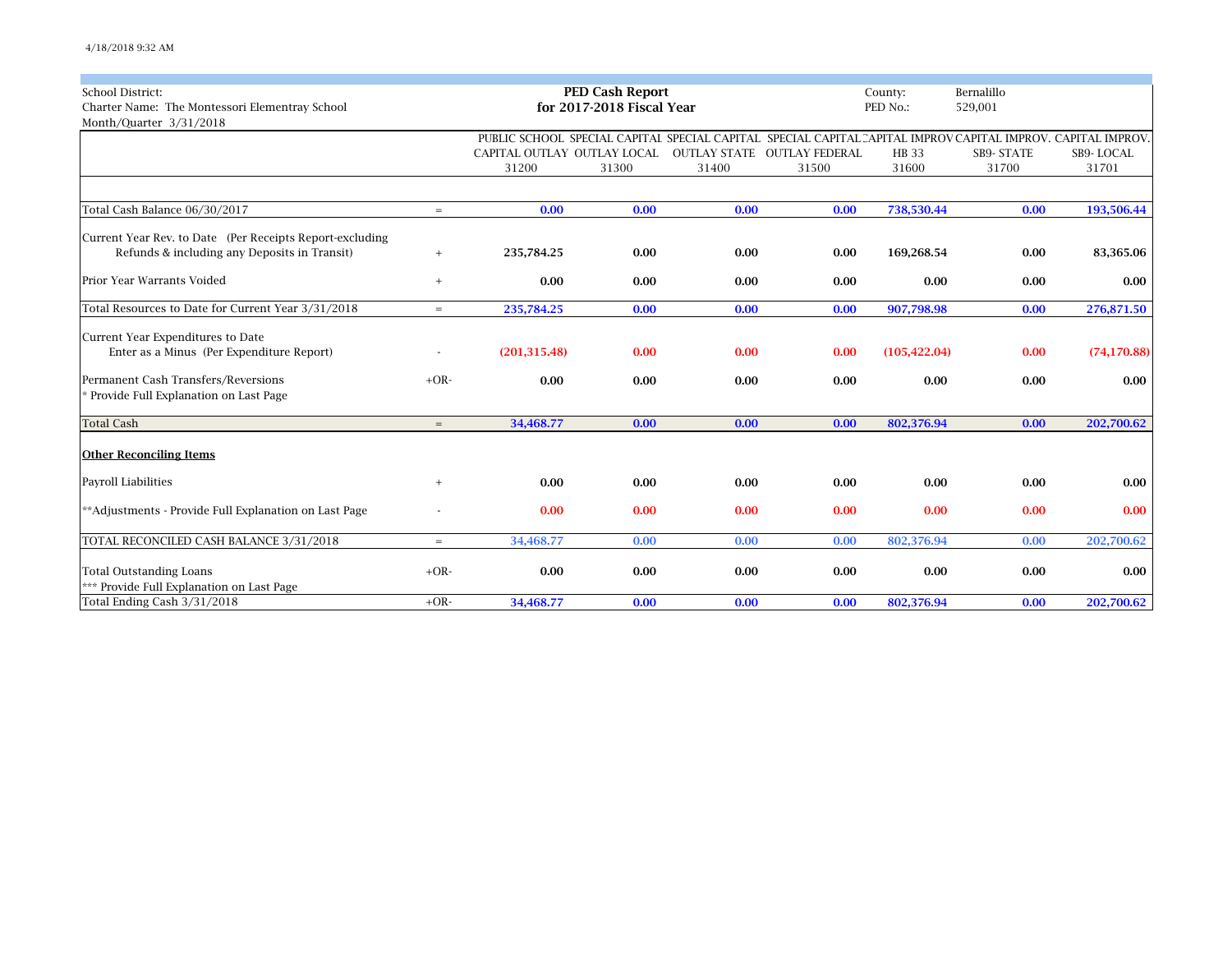| <b>School District:</b>                                  |           |                   | <b>PED Cash Report</b>    |             |                     | County:           | Bernalillo          |                    |
|----------------------------------------------------------|-----------|-------------------|---------------------------|-------------|---------------------|-------------------|---------------------|--------------------|
| Charter Name: The Montessori Elementray School           |           |                   | for 2017-2018 Fiscal Year |             |                     | PED No.:          | 529,001             |                    |
| Month/Quarter 3/31/2018                                  |           |                   |                           |             |                     |                   |                     |                    |
|                                                          |           | <b>ENERGY</b>     | ED. TECH                  | PSCOC 20%   | <b>DEBT SERVICE</b> | DEFERRED SICK     | ED TECH DEBT        | <b>GRAND TOTAL</b> |
|                                                          |           | <b>EFFICIENCY</b> | <b>EQUIP ACT</b>          | <b>FUND</b> | <b>FUND</b>         | <b>LEAVE FUND</b> | <b>SERVICE FUND</b> | <b>ALL FUNDS</b>   |
|                                                          |           | 31800             | 31900                     | 32100       | 41000               | 42000             | 43000               |                    |
| Total Cash Balance 06/30/2017                            | $=$       | 0.00              | 0.00                      | 0.00        | 0.00                | 0.00              | 0.00                | 973,547.44         |
| Current Year Rev. to Date (Per Receipts Report-excluding |           |                   |                           |             |                     |                   |                     |                    |
| Refunds & including any Deposits in Transit)             | $\ddot{}$ | 0.00              | 0.00                      | 0.00        | 0.00                | 0.00              | 0.00                | 2,661,272.41       |
| Prior Year Warrants Voided                               | $^{+}$    | 0.00              | 0.00                      | 0.00        | 0.00                | 0.00              | 0.00                | 0.00               |
| Total Resources to Date for Current Year 3/31/2018       | $\equiv$  | 0.00              | 0.00                      | 0.00        | 0.00                | 0.00              | 0.00                | 3,634,819.85       |
| Current Year Expenditures to Date                        |           |                   |                           |             |                     |                   |                     |                    |
| Enter as a Minus (Per Expenditure Report)                |           | 0.00              | 0.00                      | 0.00        | 0.00                | 0.00              | 0.00                | (2,531,498.76)     |
| Permanent Cash Transfers/Reversions                      | $+OR-$    | 0.00              | 0.00                      | 0.00        | 0.00                | 0.00              | 0.00                | 0.00               |
| * Provide Full Explanation on Last Page                  |           |                   |                           |             |                     |                   |                     |                    |
| <b>Total Cash</b>                                        | $=$       | 0.00              | 0.00                      | 0.00        | 0.00                | 0.00              | 0.00                | 1,103,321.09       |
| <b>Other Reconciling Items</b>                           |           |                   |                           |             |                     |                   |                     |                    |
| Payroll Liabilities                                      | $^{+}$    | 0.00              | 0.00                      | 0.00        | 0.00                | 0.00              | 0.00                | 32,630.26          |
| **Adjustments - Provide Full Explanation on Last Page    |           | 0.00              | 0.00                      | 0.00        | 0.00                | 0.00              | 0.00                | (9,420.33)         |
| TOTAL RECONCILED CASH BALANCE 3/31/2018                  | $=$       | 0.00              | 0.00                      | 0.00        | 0.00                | 0.00              | 0.00                | 1,126,531.02       |
| <b>Total Outstanding Loans</b>                           | $+OR-$    | 0.00              | 0.00                      | 0.00        | 0.00                | 0.00              | 0.00                | 0.00               |
| *** Provide Full Explanation on Last Page                |           |                   |                           |             |                     |                   |                     |                    |
| Total Ending Cash 3/31/2018                              | $+OR-$    | 0.00              | 0.00                      | 0.00        | 0.00                | 0.00              | 0.00                | 1,126,531.02       |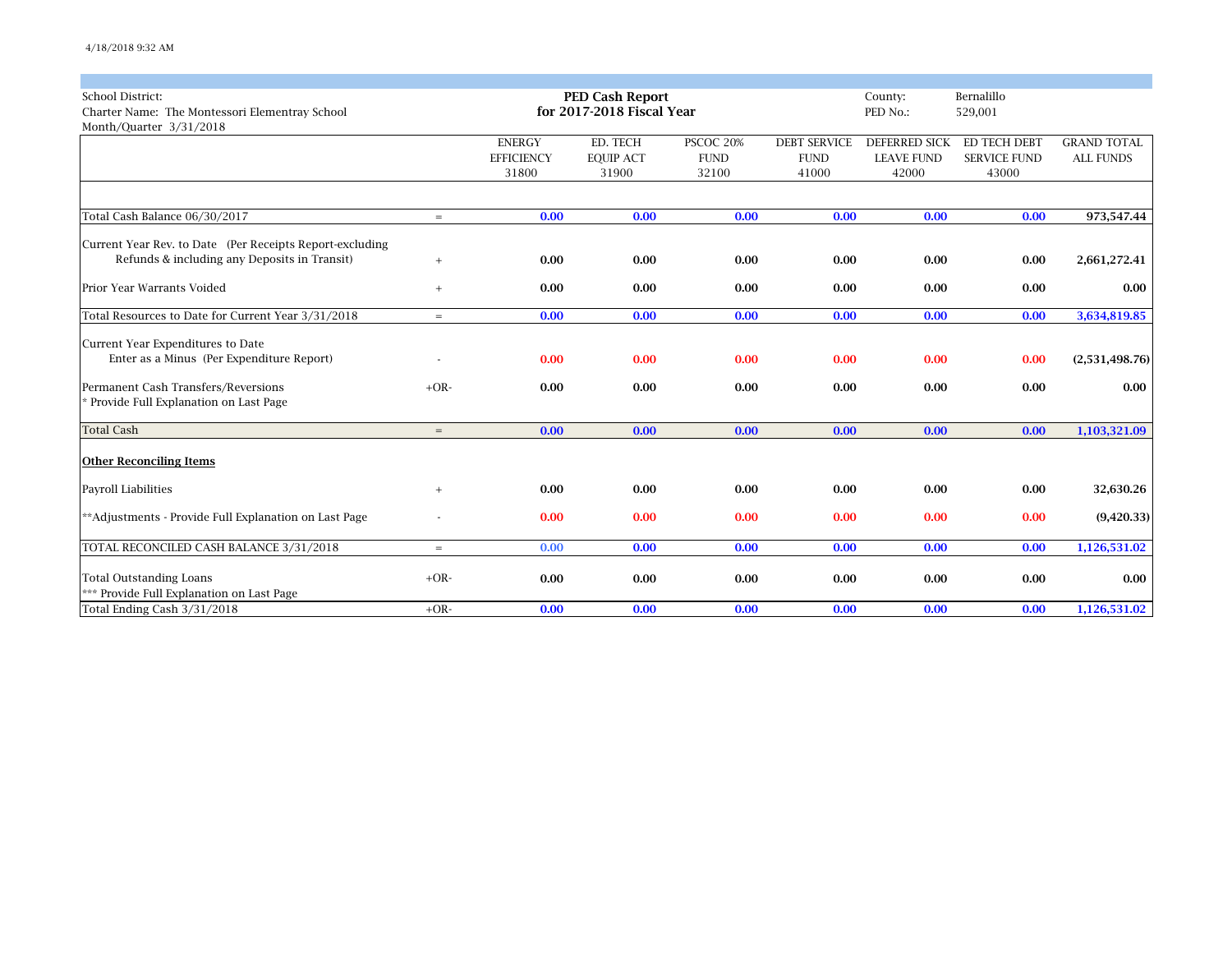## 4/18/2018 9:32 AM

| School District:<br>Charter Name: The Montessori Elementray School<br>Month/Quarter 3/31/2018 |             |                  | <b>PED Cash Report</b><br>for 2017-2018 Fiscal Year |                                       |             | COUNTY:<br>PED No.:             | Bernalillo<br>529001 |                      |
|-----------------------------------------------------------------------------------------------|-------------|------------------|-----------------------------------------------------|---------------------------------------|-------------|---------------------------------|----------------------|----------------------|
| B                                                                                             |             | D                |                                                     |                                       | G           | Η                               |                      |                      |
|                                                                                               |             |                  |                                                     | $+OR-$                                | $+OR-$      |                                 |                      | $+OR-$               |
| <b>From Bank Statements</b>                                                                   |             |                  |                                                     | <b>Adjustments to Bank Statement</b>  |             | <b>Adjusted Bank</b><br>Balance | <b>Description</b>   | Adjustment<br>Amount |
|                                                                                               |             | <b>Statement</b> | Overnight                                           | <b>Net Outstanding Items</b>          | Outstanding |                                 |                      |                      |
| <b>Account Name/Type</b>                                                                      | <b>Bank</b> | Balance          | Investments                                         | (Checks) Deposits Interbank transfers |             |                                 | From line 12 Grand   | 1,126,531.02         |
|                                                                                               |             |                  |                                                     |                                       |             |                                 | <b>Total All</b>     |                      |
| Checking                                                                                      |             | 1,132,047.40     | 0.00                                                | (5,516.38)                            | 0.00        | 1,126,531.02                    |                      | 0.00                 |
|                                                                                               |             |                  | 0.00                                                | 0.00                                  | 0.00        | 0.00                            |                      | 0.00                 |
|                                                                                               |             | 0.00             | 0.00                                                | 0.00                                  | 0.00        | 0.00                            |                      | 0.00                 |
| <b>Totals</b>                                                                                 |             | 1,132,047.40     | 0.00                                                | (5,516.38)                            | 0.00        | 1,126,531.02                    |                      | 1,126,531.02         |
|                                                                                               |             |                  |                                                     |                                       |             |                                 |                      | 0.00                 |

**Please provide Page 1 of each of your Bank Statement(s).**

NOTE: Total Column H must equal total Column J

## \* PERMANENT CASH TRANSFERS/REVERSIONS (LINE 6)

| Please identify all cash transfers and reversions          | <b>FROM</b> | <b>AMOUNT</b>                           | TO.         |                                                |  |  |  |  |  |
|------------------------------------------------------------|-------------|-----------------------------------------|-------------|------------------------------------------------|--|--|--|--|--|
| per school district general ledger. Enter the name or fund | <b>FUND</b> | <b>FROM</b>                             | <b>FUND</b> | <b>Explicit Explanation</b>                    |  |  |  |  |  |
| number on the FROM FUND and TO FUND columns.               |             |                                         |             |                                                |  |  |  |  |  |
| Please list each transaction separately.                   |             | 0.00                                    |             |                                                |  |  |  |  |  |
|                                                            |             | 0.00                                    |             |                                                |  |  |  |  |  |
|                                                            |             | 0.00                                    |             |                                                |  |  |  |  |  |
|                                                            |             | ** OTHER RECONCILING ITEMS (LINE 8 & 9) |             |                                                |  |  |  |  |  |
| Please identify all reconciling adjustments                | <b>FROM</b> | <b>AMOUNT</b>                           | TO          |                                                |  |  |  |  |  |
| per school district general ledger. Enter the name or fund | <b>FUND</b> | <b>FROM</b>                             | <b>FUND</b> | <b>Explicit Explanation</b>                    |  |  |  |  |  |
| number on the FROM FUND and TO FUND columns.               |             |                                         |             |                                                |  |  |  |  |  |
| Please list each transaction separately.                   |             |                                         |             |                                                |  |  |  |  |  |
|                                                            |             | 1,579.67                                |             | 11000 Prior year adjustment                    |  |  |  |  |  |
|                                                            |             | (11,000.00)                             |             | 23000 Prior year adjustment                    |  |  |  |  |  |
|                                                            |             | *** TOTAL OUTSTANDING LOANS (LINE 11)   |             |                                                |  |  |  |  |  |
| Please identify all outstanding loans                      | <b>FROM</b> | <b>AMOUNT</b>                           | TO.         |                                                |  |  |  |  |  |
| per school district general ledger. Enter the name or fund | <b>FUND</b> | <b>FROM</b>                             | <b>FUND</b> | <b>Explicit Explanation</b>                    |  |  |  |  |  |
| number on the FROM FUND and TO FUND columns.               |             |                                         |             |                                                |  |  |  |  |  |
| Please list each transaction separately.                   |             | 43,831.62                               |             | 24101 Waiting on Lease Assistance reimbursment |  |  |  |  |  |

**I, hereby, certify that the information contained in this cash report reconciles to the General Ledger.**